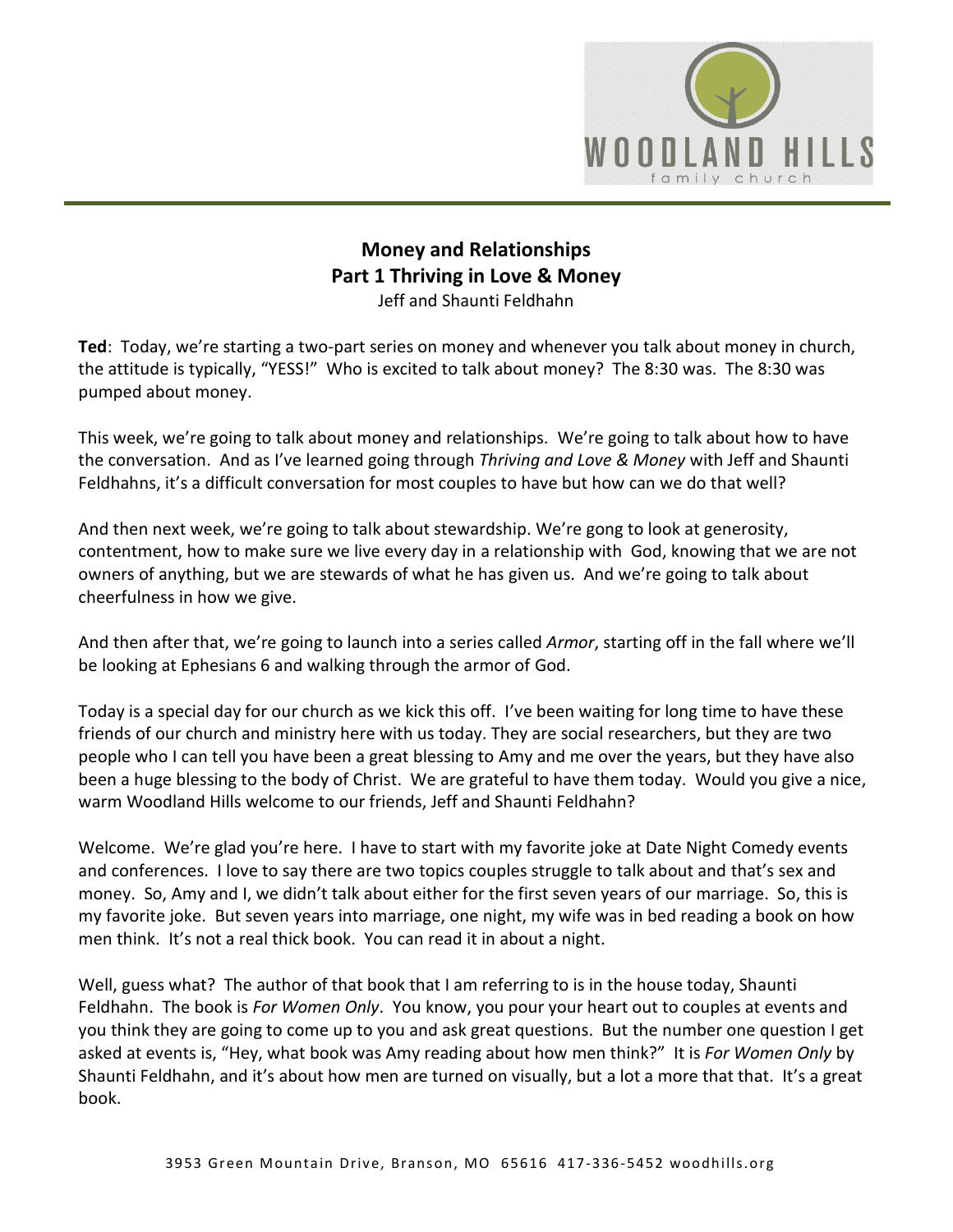Amy was reading this book and I remember as she was reading it, she would turn the page as she was getting more and more mad. I was in the fetal position on the other side of the bed, not really wanting to know what. We were going to talk about this book today, but I said "No way, we're going to talk about Thriving in Love & Money because money is a lot easier to talk about than what this book discusses." But then Jeff and Shaunti wrote *For Men Only* and I am a 100% endorser and fan of those two books because you know at this church and until the Lord calls me home or he returns, we will celebrate the created differences between men and women.

But we're not here to talk about that today; we'll bring you back to talk about that. We'll see how the money thing goes. You wrote the book, Thriving in Love & Money and this is like a key study for us moving into the fall to help couples, families, individuals, singles have conversations about it.

Here's where we're starting. We've been taught for years the habits for handling money, budgets. Be wise with debt, avoid unnecessary debt, and some of you go so far as envelopes and you were taught in premarital counseling. You have to have envelopes and cash. Only use cash; don't use debit cards. Well, the next generation isn't using cash. So, we learned all these habits. But you are not here today to talk about habits; you're here today to talk about the heart behind how we handle money.

**Shaunti:** Yeah, we ended in this study… Because you know we are social researchers and trying to understand all these things that matter in our life and realizing that there is something far, far more fundamental running under the surface of all of that technical stuff that we tend to talk about when we talk about money. It turns out that there is a host of expectations and there is a host of worries and fears. There's all this stuff running under the surface and in dealing with the technical stuff, we often don't ever get to it because we can't deal with all that stuff underneath it first. We actually, in our lives, unfortunately, are probably the… Are we the poster child?

**Jeff:** I think we are the poster children for this. One is you don't want us giving advice on the technical stuff. You really, really don't because quite frankly, after all of the research on relationships that we had done over the years, this was the one area that we weren't on the same page together.

**Ted:** So, why money? Why did you jump into money?

**Shaunti:** Well, I'll give you the short version of a total long God story. We had actually been praying for years as to what our next research project was supposed to be. I should explain these research projects are expensive because we do these massive nationally representative studies, so they are like \$100,000.00. It's really expensive. We didn't know where the money was going to come from or if we were we going to be able to do research anymore.

Then we got a call out of the blue from an organization actually that I think operates in this area called Thrivent. We hadn't heard of them because we are in Atlanta, and they didn't operate in the Southeast at that time. They said basically, "You know, we know that money is a big issue in marriage. We don't think it has to be. How would you feel about making this your next research project and us funding it?"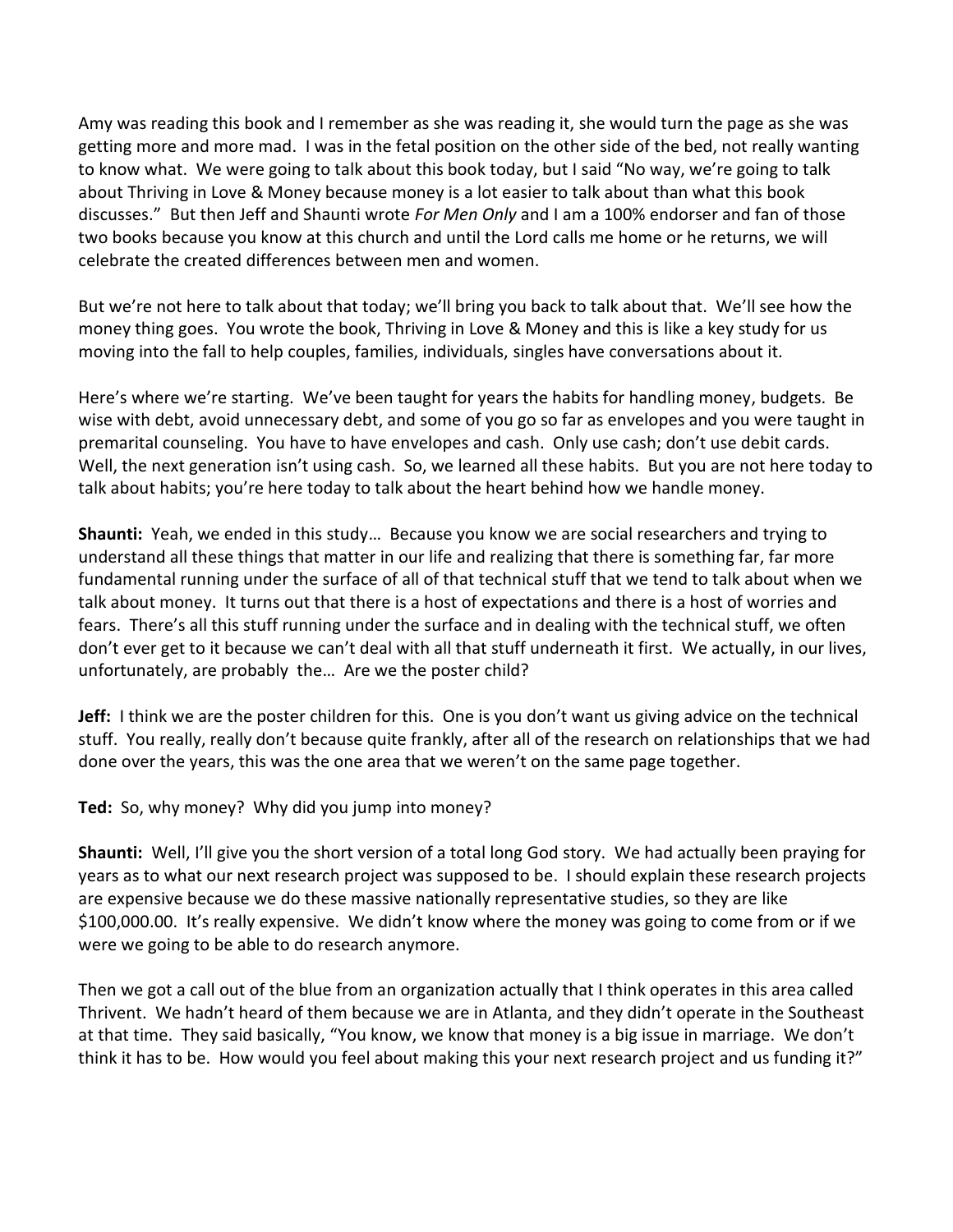Well, and honestly, I hate to say it. The first thought was, *Oh, wow, God you're amazing*. And then the next thought was, *Oh no…* Because we could not… This was, like jeff said, the one area we couldn't talk about.

**Jeff:** Well, the fact of the matter is what we did was, what we found in the research, what most couples do. We just avoided the topic altogether in our relationship. We learned kind of how to manage around it; how to cope, but it certainly couldn't have been characterized, at least in our relationship, as a point of connection and a point of how to thrive in our relationship. It wasn't that at all.

**Shaunti:** Well, and here's the thing. Some of you probably… How many of you sort of think of yourselves as being money people? There are five people. And see, we kind of think you're mutants, those of you who are sort of, "Yeah, we talk about it. we have weekly budgeting meetings, and this is awesome; we love talking about it." Here's the good news though. Honestly, for people like us, this is the majority. It's not just that we are somehow broken or defective or you're broken or defective if you can't. It turns out that only 23 % of couples can talk about money well. Seventy-seven percent can't talk about money well. And here's the other thing. You said you guys in this church, you do a lot of Dave Ramsey classes, right?

**Ted:** We have passionate Dave Ramsey followers. If you are a passionate Dave Ramsey follower, can I see your hands?

**Shaunti:** It's okay, you can raise your hands; you're allowed.

**Ted:** They don't want to be called out. He has four envelopes sticking out of his pocket over there.

**Shaunti:** The people who are the passionate Dave Ramsey followers… And those of you who are facilitators, thank you , by the way, for what you do. But what we found was only 23% of people can talk about money… Guess who goes to the Dave Ramsey classes?

**Ted:** The 23%, yeah.

**Shaunti:** It's the people who can already feel kind of comfortable. So, we found that, for a lot of people, that's step two. Step one is to recognize that if you're having any kind of tension or you're not connecting or you're kind of avoiding it around money, it's not about the money. It turns out the fundamental kind of summary of this whole thing is about how money makes us feel, and how it makes our spouse feel. And this set of expectations that we have running under the surface and these worries and these fears and these beliefs about how money should work, we have to deal with all of that first.

**Ted:** So, Jesus said… Matthew 6: 21 – *For where your treasure is, there your heart will be also*. So, the one that resists a Dave Ramsey course, especially if I'm doing this in a group setting where we're going to talk about budgets and all of that. When you see where my money goes, you're seeing my heart. You're seeing what's important to me, what I value, what I don't value, and it's a little bit like inviting you in to do my laundry in many ways. It can feel very awkward.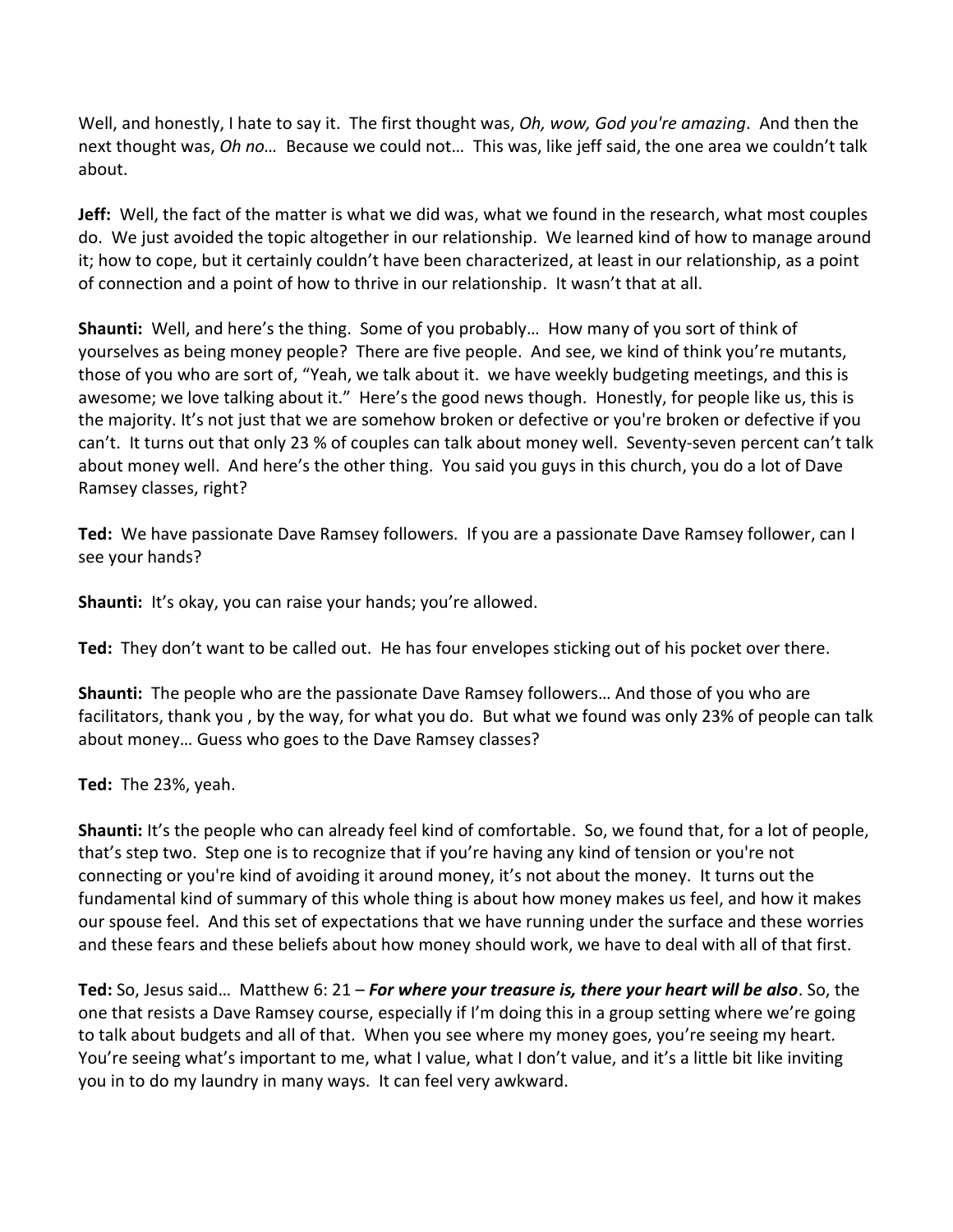So, we're doing your study because Cathy does put a lot of time into vetting studies and this one jumped out. She said, "Is there anyway you think we can get them here," and I said, "Oh, absolutely; let's make it happen." Proverbs 4: 23 is a big verse in our church. *Above all else, guard your heart for it is the wellspring of life*. Everything you say and do flows from your heart, your spending, your saving, your debt, whether you've been to Ramsey or not, it flows from the heart.

So, we want to get into the heart. You found five factors. We were so effective in the first service with these five factors, we only got to two. So, this is like a radio interview almost. But let's jump right into the first one. The first, most… Is it not the most important factor, but…

**Shaunti:** Well, it's certainly the most foundational, at least to most kind of day-to-day conflicts, etc. The first is we don't realize that we're not valuing what our spouse is valuing. It is a crazy thought to sort of go, *Wait a minute, my spouse is a different human being than I am*. *Of course, they are going to care about something different than I care about when it comes to anything, and money is a perfect example of that.*

**Jeff:** The weird thing about the way our brains work on these things is that the way we feel, in particularly about money, it feels so right, it feels natural like the law of gravity. It's just the way the universe operates.

**Shaunti:** It should work.

**Jeff:** And you're choosing, Shaunti, to operate outside of the rules of the universe. That's what my thinking was on a lot of this.

**Ted:** Who is the spender and who is the saver?

**Jeff:** She's more the spender.

**Ted:** Who are the spenders?

**Shaunti:** Come on, you can raise your hands.

**Ted:** Who are our savers? Now watch this. They are really into it. How many of you say we will have no fun until we have all the money in the bank we need for retirement?

**Shaunti:** This wife is trying to raise her husband's hand.

**Ted:** No! Go have some fun.

**Jeff:** The interesting thing on that is that in the research, there was not a gender base for spenders or savers.

**Shaunti:** It was 50/50. It's a stereotype, but it's actually not true.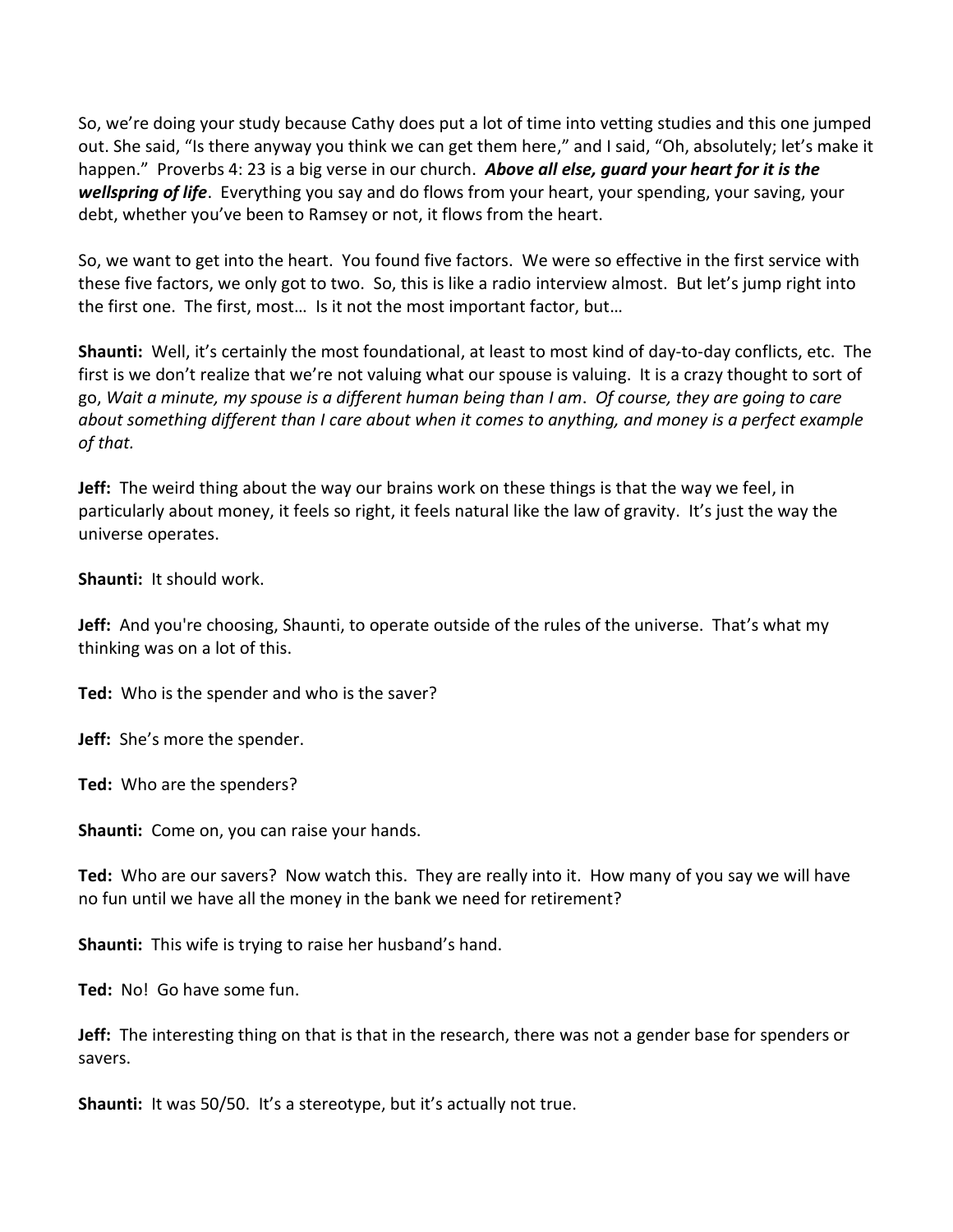**Jeff:** One of the interesting things that we came across in the research was I was listening to a podcast during the research and Dr. Curt Thompson… I don't know if you are familiar with Dr. Curt Thompson. He's a psychiatrist with a specialty in neuroscience. So, he knows, and he studies how the brain operates. He said that a lot of people, if you ask them how they come to a certain conclusion or a decision, they will say, "I just made my decision based on what makes sense." He said, "I can tell you how the brain operates and that is not how it operates. Instead, what is actually happening is we make sense of what feels right." And so, all of these thoughts that I had on how money should be handled felt right to me and I used my logical reasoning to back that up. And therefore, Shaunti was not using her logical reasoning because clashed with what I thought.

**Shaunti:** We actually did this on a survey, and we actually asked people on the survey, "How many of feel like if your spouse would just be logical, they would clearly come to your decision?" It was more than 2/3. I can't remember what the number was, but it was like 70% of people were like, "Well of course. If my spouse would just be logical…"

**Jeff:** And think about it in the way that I'm thinking about it and understand the facts.

**Shaunti:** And here's the reality. And this is going to… Am I allowed to step on toes here? Is that okay?

**Ted:** Yeah, they encourage it.

**Shaunti:** I'm probably going to step on some toes here and I'll warn you in advance; it's probably the toes of the people who are more the savers. Just for a minute.

**Ted:** Oh, so she's going to talk to Jeff, but through you.

**Shaunti:** Exactly. Thank you, Ted."

**Ted:** I know exactly what's happening.

**Shaunti:** You know what's happening. But I'll be sort of blunt about one of the things that we've seen in the research and that is that when you have a different person who has a different things that they care about… I'll give you a silly example. If you had 100 objective people and somebody says… And let's just say Joes says, "Well, I save up all year long so we can have a great vacation once a year." And Susie says, "Well, but I actually think our money should go to having nice date nights every two weeks so we have a connection and we have a chance to catch up, not spending all that money on one vacation. This way we get it all year long."

If you have 100 objective people looking at those two things, no one would be able to say what's objectively right or wrong. It's just different. And unless you're talking about something like a gambling addiction – which you would have 100 objective people say it's wrong – the vast majority of what's going on between us is that there isn't one right or wrong. There's no one obvious "that's the biblical way of doing it." For example, it you have a common value difference, spender/saver – almost every couple has this to one degree or another even with two savers – you have somebody who is more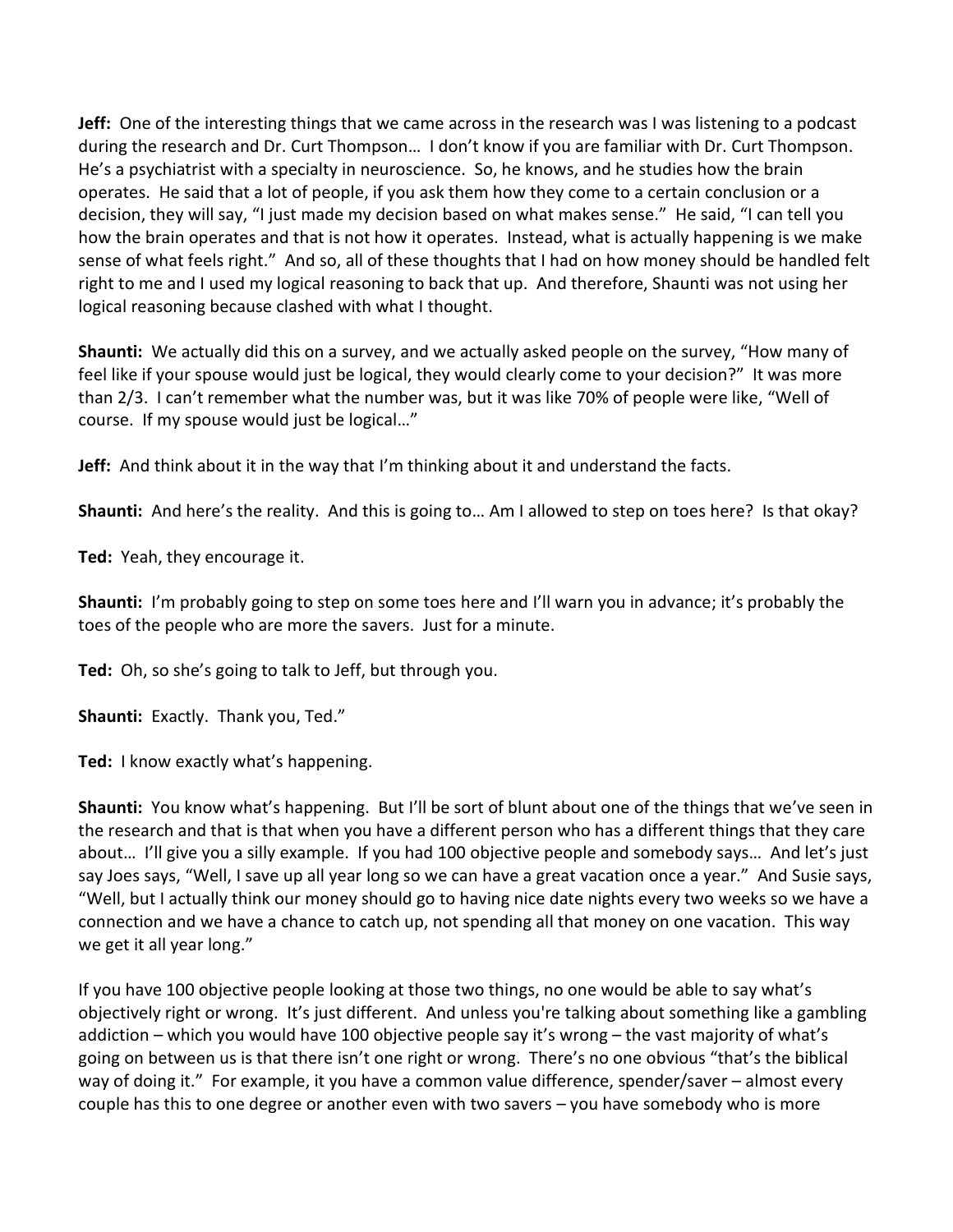comfortable spending money and so the savers are like well, "This is objectively right." But the spenders have been thinking in their hearts, without being able to articulate it, but how can it be objectively, biblically right? God says he gives good gifts to his children that he wants us to enjoy now, not just 40 years from now when we retire. Or what about the guy who saved up all of his money in barns and never got to enjoy it. For every story about how you've got to count the cost of building the tower, there is also the "but God is a good God who wants his kids to have good things too."

**Ted:** And you got the best story from newlyweds in New York on this. I'm still hurting after hearing this in the first service.

**Jeff**: I'll make it quick.

**Ted**: No, don't; this is too good of a story.

**Jeff**: When we graduated from graduate school, we had \$135,000.00 in debt.

**Ted**: The Dave Ramsey people are gasping right now.

**Shaunti**: It was a very expensive graduate school program.

**Jeff**: I took a job at a large law firm in Manhattan. Shaunti worked on Wall Street. We both worked a lot of hours, though mine were crazy.

**Shaunti**: We were both trying to pay off the debt.

**Jeff**: That's what my goal was; hack away at this debt, get it done, get it off the balance sheet. So, I rarely saw Shaunti. During that time, we would try to schedule a dinner twice a week where we would have diner together and then I would go back to the office after dinner. The dinners didn't always go the way I know Shaunti had hoped they would go. That's because it started out a little wrong when the waiter would come and ask, "What can I get you?" I would order a glass of water. That's what you order when you're out to eat. And Shaunti would say, "I'll have a Diet Coke." I thought, *Dang, that's four bucks right there. She doesn't care about our debt.* She doesn't know any of this stuff is going on. But my mood is like going down in this connecting dinner type thing. And then it would kind of rally as we'd get talking, but just before the meal ended, the water comes back around and says, "Can I get you anything else," to which she'd say…

**Shaunti**: Can I get a refill?

**Ted**: And New York does not give free refills.

**Jeff**: So, I'm like, *That's eight or nine bucks right there on stupid Diet Coke. She clearly doesn't care about me.* So, at that point, the train left the rails, dinner finishes, and I walk sullen back to the office. She's not knowing why I'm in such a bad mood, but I'm now back at the office thinking, *She's careless with our money. She doesn't care how much I'm having to work. I'm here at 11:00 at night.*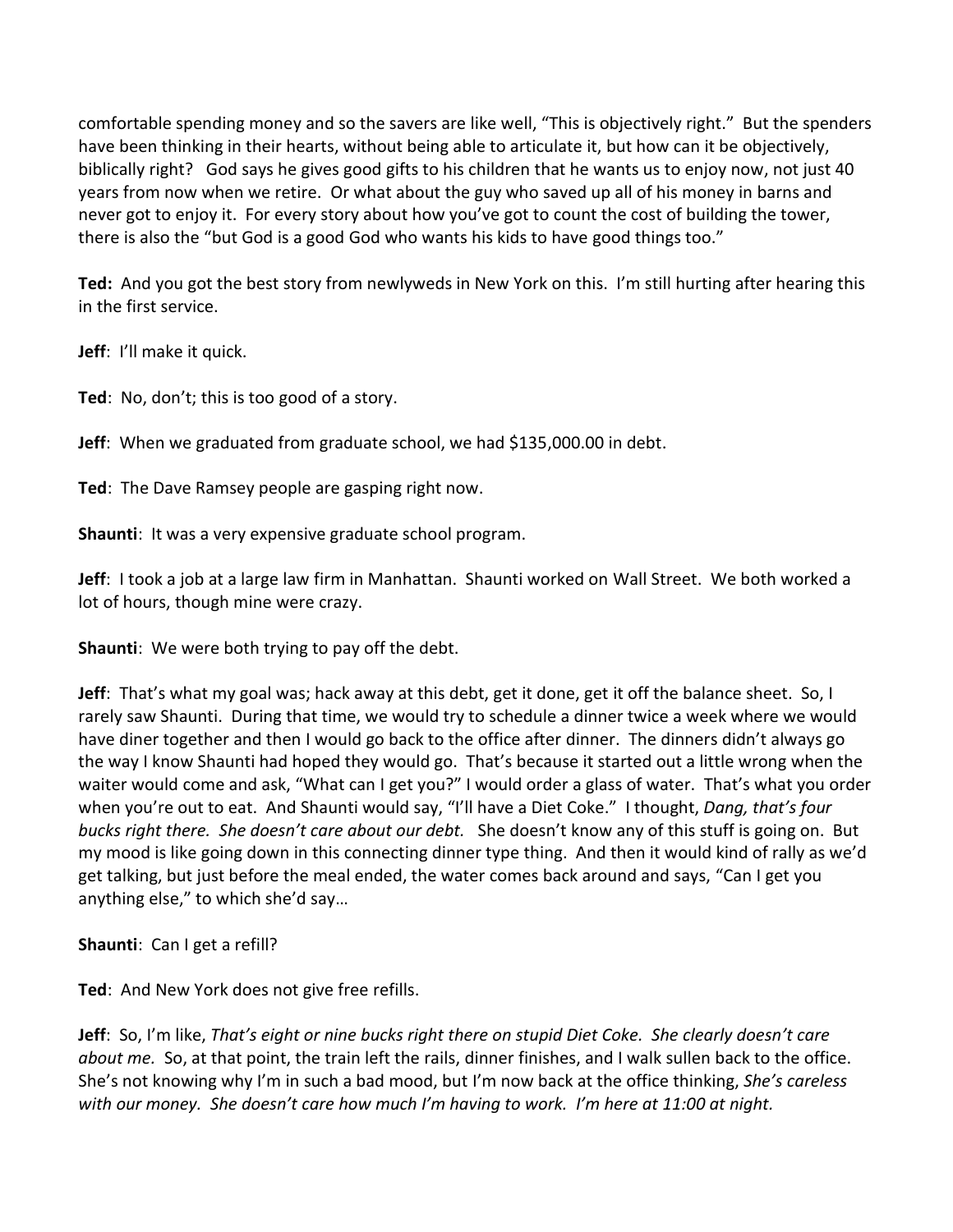**Ted:** But she can drink diet Coke

**Jeff**: Exactly! Honestly, it wasn't until years later that we kind of pieced together what was going on which was…

**Shaunti:** Well, this is a classic example of the values difference. I had said this when we got married, but I'm not sure he kind of grasped how big of a deal…

**Jeff**: Or listened.

**Shaunti**: Well, I wasn't going to say that from the stage, but…

**Ted**: Did he groan when you would order Diet Coke?

**Shaunti**: Well, no, because I didn't know this was going on. I just didn't realize. And the reason… Otherwise, we would have talked about it a lot earlier. But what he had sort of forgotten I guess is that… I know I'm weird, okay? For some reason, I'm one of those people that doesn't like the taste of water. Water just tastes bad to me. Okay, thank you. There are a few people who are my people. Thank you. I had four of you come up to me in the book line after the first service that said, "I don't like water either."

**Ted**: I didn't realize this was an issue.

**Shaunti**: It's a hidden group of people. But, for me, if I don't have something with a meal, I just don't enjoy it. Honestly, I would rather not go out and I'd rather just have dinner at home or whatever and be able to have my Diet Coke or an iced tea or something and that would be fine to not go out and to do that instead. But if I'm going to go out to a restaurant, I want that drink.

He just didn't know any of that was going on because, again, this is one of those things that we just don't realize that again, I am valuing something different than he is valuing.

**Ted:** Have you two done the Dave Ramsey course together.

**Jeff**: You know, that's a great question, Ted.

**Ted**: You would enjoy a Dave Ramsey course.

**Jeff**: I think so. Actually, in 2006, the church that we were attending actually offered it. I went to Shaunti and said, "You know they're offering Financial Peace University at the church. We should go.

**Shaunti**: "Gosh, I've got so many speaking engagements. I am traveling so much this fall."

**Jeff**: So, we missed 2006, but in 2007 the offered again and I said, "Hey, We've got a second chance."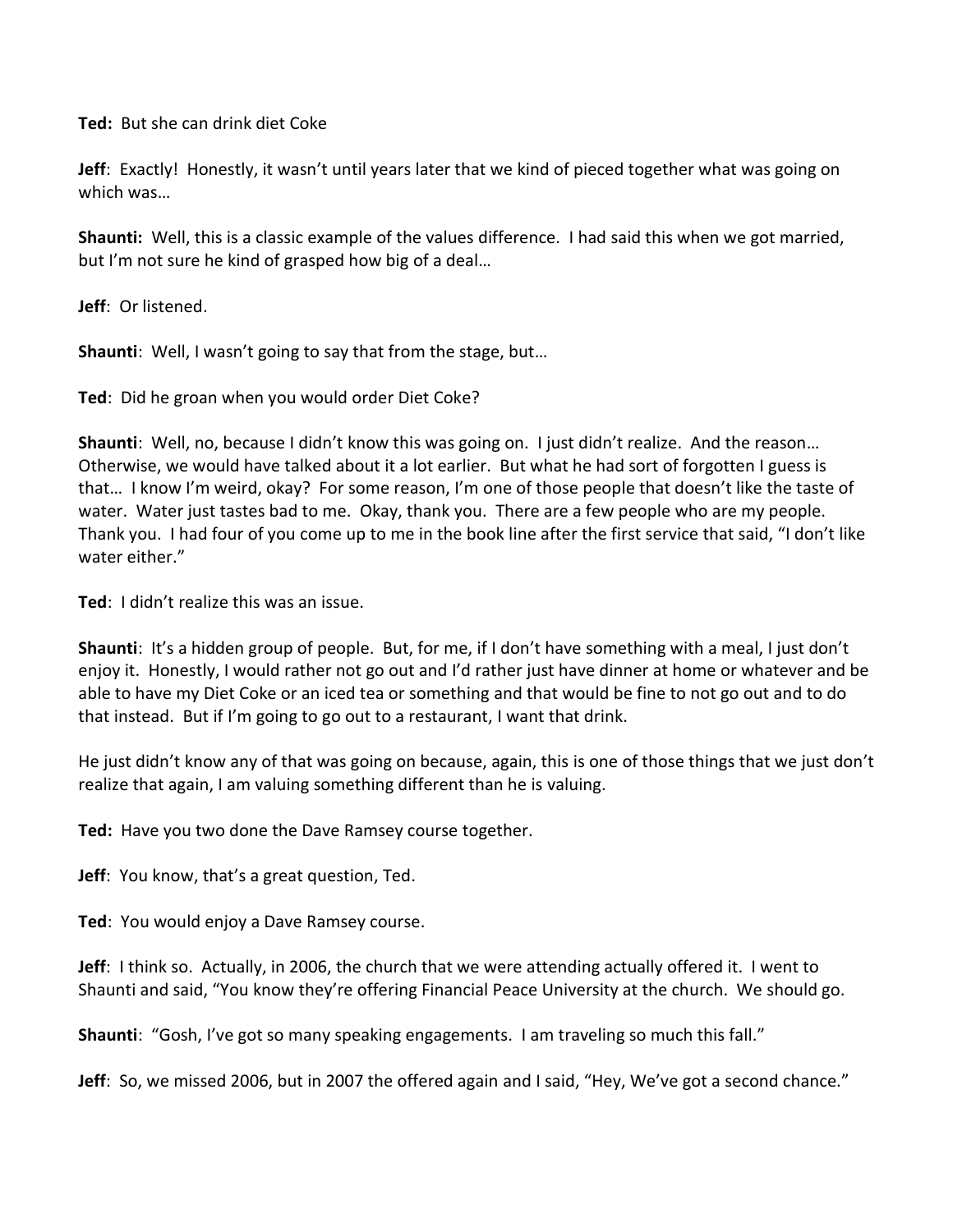**Shaunti**: "You know, I'm going to miss so many Thursdays. I'm going to be on the road. It's just not going to work."

**Jeff**: 2008 again. This time I went alone. The fact of the matter was… I mean there was a bit of resentment that I was going alone. And it wasn't until we were actually involved in the research of this that I finally kind of pieced together what was going on. It wasn't that Shaunti was traveling so much; it was she knows me and I'm kind of a all or nothing kind of guy.

**Ted**: You were packing on Thursday night; you weren't leaving until Friday morning. I know how it works.

**Jeff**: So, what happen is she's thinking, *If I go with Jeff to Dave Ramsey, that's going to be like tossing gasoline on a fire because he's going to say, "Oh, we've got these goals and we are going to march toward these goals."* 

**Ted**: I can tell his enthusiasm goes up just talking about it.

**Jeff**: Exactly! And it's exciting.

**Shaunti**: Can I tell on you? Can I tell there might have actually been a moment where he said, "You know what we need to do? We need to go to Costco and we need to buy six months of franks and beans. And we'll just eat franks and beans for six months."

**Jeff**: Think how much that would save.

**Shaunti**: Think how much we can save.

**Ted**: He said that or he thought that?

**Shaunti**: No, he actually said that.

**Jeff**: I might not have said franks and beans, but it was a…

**Ted**: Our Costco just opened last week in Springfield.

**Jeff**: It was definitely something that we could eat for under a buck a night.

**Ted**: Is he not a bucket of sunshine over here?

**Shaunti**: And so, for me… and I would never had been able to articulate this. But… until we did the research and we finally were realizing there is all this stuff under the surface, I would have not have been able to articulate the fact that doing Dave Ramsey with this man terrified me because I was thinking what's going to happen is he's going to have his "We're going to march toward this goal and this is what we're going to do," and I'm like I want to be able to have fun with the kids and go to a movie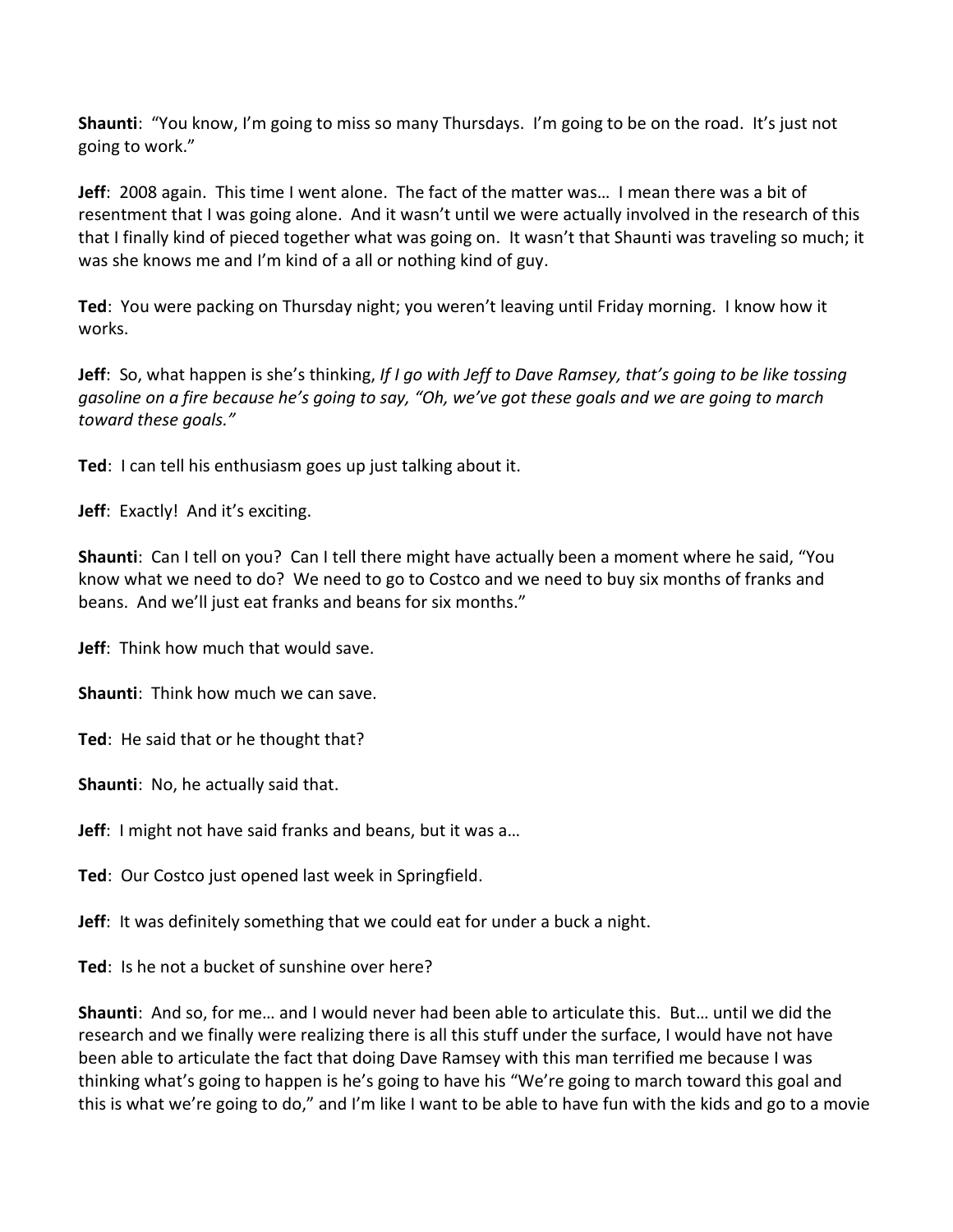every now and then and like if I do this, we're not going to be able to do that, so it's easier for me just to not go.

**Ted**: The cost of popcorn and Diet Coke at a movie has got to drive you insane.

**Jeff**: That's an ongoing challenge, yes. And I'm dead serious. We had this conversation three weeks ago.

**Shaunti**: Yeah, we did. But can you understand this is the starting point for every person in here, everybody at one of your venues and watching at home, these are little things that are just common, day to day stuff that gets in the way because we don't recognize what's going on under the surface in our own hearts and our spouse's.

**Ted**: And so that leads you to another factor which is the fear…

**Shaunti**: Yeah, the second factor.

**Ted:** Yeah, because you just said, "I want to be able to go out with the kids." How does that relate to your fear around money?

**Shaunti**: So, the second factor that we found is that under the surface we have, too often, not 100% of the time, but most of the time, spouses tend to have two different fears that are kind of irrational, kneejerk fears going on. The easiest way of describing this is like… Is there anybody in the room who's like me, who's afraid of heights? Which is stupid but I'm afraid of heights. Okay. So, you know that fear – if you're afraid of heights – if you're standing on the edge of a high bridge or standing on the edge of a cliff. It just feels like it's somehow going to suck you over and you've going to die. It's stupid.

**Jeff**: Even if there's a guard rail around it?

**Shaunti**: It still feels like this irrational sense of danger, and so you try to back away from the edge, whatever that means to make you feel better. It turns out that when it comes to money and the sort of circumstances around money and marriage, we tend to have two different cliffs that we see as being the thing that we're scared of. And it turns out, statistically, that it tends to be fairly gender correlated. Now, it's not 100%, but we found about 75% of men and about 75% of women tend to be in these categories. So, for the men, the cliff, so to speak, is this feeling like *Am I going to be able to provide for the family.* Like this sense of I may not be enough to keep my family from being pulled over that edge for our financial future and…

**Ted**: I'm winking at my wife right now. I live on that edge all the time.

**Shaunti**: And so, the guy tries to back away from the edge. And maybe he works a bunch of hours, or he tries to get in a lot of overtime.

**Ted**: Say yes to every opportunity…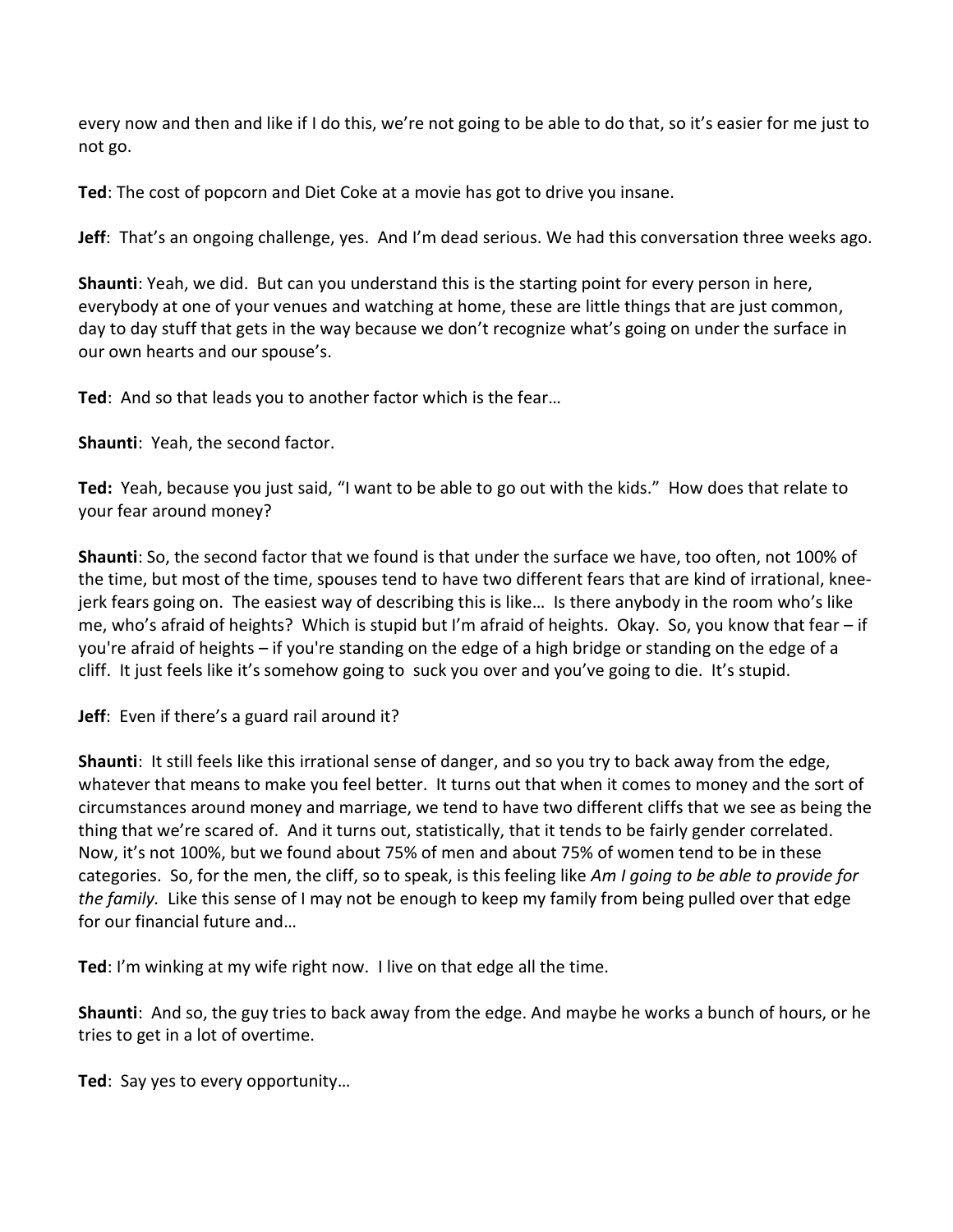**Shaunti**: Say yes to every opportunity, etc. For a woman… Women or actually statistically just as likely to be worried about money. Like we say, there is no gender difference between spenders and savers, for example. And yet, it's not a cliff fear of am I going to be able to provide, usually, unless they are like a single mom. Instead, statistically, for women, it isn't "Are we financially okay," but "Are we okay? Are the kids okay? Are the kids feeling loved? Are we close? Are we okay in our relationship?" If that's feeling at risk, she tries to back away from that edge and do things to bring closeness. So, you can kind of see that what tends to happen.

I'll tell you about a wife of a police officer that I interviewed right during the riots last year. Her husband was working every conceivable overtime hour that he could possibly get, and he hadn't seen her or their son much for weeks and weeks. She was feeling really distant, really worried. He's all stressed all the time, as you can imagine for a police officer. So, she's like, "Okay so here's what we need to do. You're gone so much, and we don't see you, how about I take little Johnny and we meet you at the station for dinner a few nights a week? We'll go out to find a café nearby."

Well, what's just happened? She's trying to stay away from her cliff edge by togetherness stuff, which means spending money, which pulls him towards his cliff edge, which makes him feel like he has to work more hours, which makes her feel more distant. So, you can see that often my attempt to try to solve my fear can make his fear worse and vice versa.

**Jeff**: The other thing is what we assume that the other person's buying, by either saving or spending, is often times something different than what we think. So, in our case… Our kids are now 21 and 18 years old. When they were little bitty, we would have this thing happen. You know, parents of kids, you're in bed at night and all of the sudden you hear that little person kind of come into the bedroom. In our case, our daughter or son would say, "Mom, my throat is kind of sore."

**Shaunti**: "My throat hurts." And they seem so miserable…

**Jeff**: Shaunti would immediately jump into the mode of "I've got to take him tomorrow to go get a strep test."

**Shaunti**: Because, what happens immediately, and some of you out there can get this, is your brain turns on to *oh my gosh, if they have*… First of all, they look miserable. They need to see the doctor. But also, if they have Strep, they can't go to school. And if they can't go to school, then they are going to be home for days and I have all these meetings and reports I have to… Okay, I need to find a babysitter and I need to tell somebody I'm going to be late. You know, ladies, all the windows on the computer open up and there are all these things that have to happen. For me, taking them to the doctor was…

**Jeff**: For me, we have been self employed for the last 20 years.

**Shaunti**: We run our own ministry.

**Jeff**: So, we don't have corporate insurance. We have kind of sketchy insurance, which means that we have a high deductible and pretty much everything is paid out of pocket. So, I'm laying there going, Oh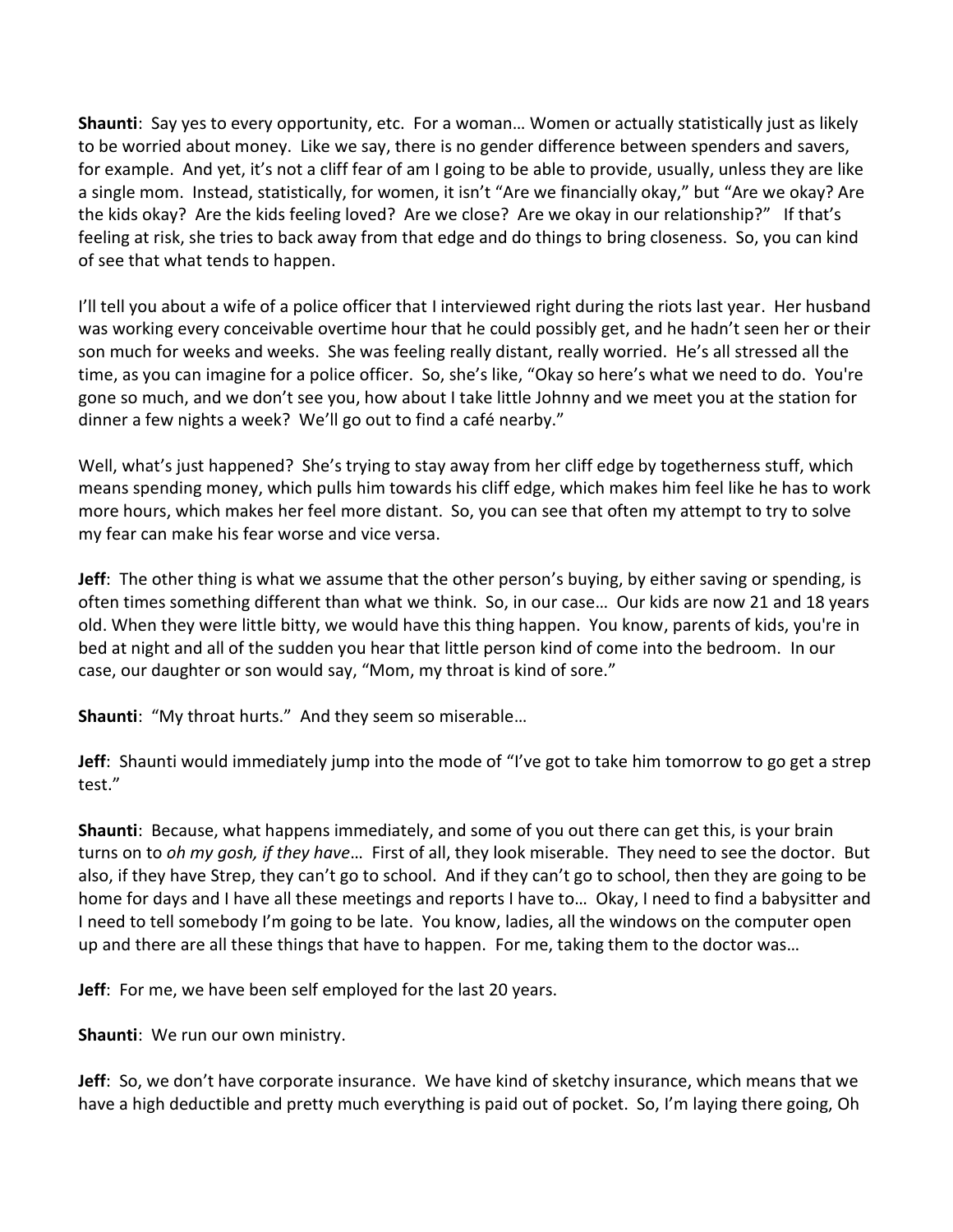that's going to be \$100 - \$150 for the office visit. And eight of the last ten times, the strep test was negative. So, I would say, "Look, pioneer children didn't run off to the doctor every time they had a sore throat."

**Shaunti**: And they died.

**Jeff**: Yeah, I didn't have a good comeback for that one, so I moved on. And here's what would happen. The next day, Shaunti would take the kids to the pediatrician, strep test administered, strep test negative. I've got to tell you I was irritated. And it was I felt like we just wasted money. And it wasn't that I would have been super happy if they would have had strep because then we would have gotten our money's worth. Instead, here's what I was thinking – I knew that the technical problem wasn't going to be solved by spending money and the technical problem wasn't addressed. Here's the thing. Shaunti wasn't after the technical problem. She was buying something much different than I thought.

**Shaunti**: I was buying peace of mind. And every woman in the room I think just nodded, actually.

**Ted**: We're going to do our own research right now. How many of you are like Jeff?

**Shaunti**: Men or women. You can be a woman and be like that.

**Ted**: How many of you are like Shaunti?

**Shaunti**: There are a lot of people who are keeping the hands firmly down.

**Ted**: How many of you are keeping your hands down because you don't want to talk about it?

**Shaunti**: The key here that is so crucial, so absolutely vital is to recognize this stuff is going on under the surface. We don't see it, we don't understand it in ourselves, we don't understand it in our spouse. And it's keeping us from really being one in our marriage because we're trying to just, for a lot of us… Only 19% of couples have a written, working budget. One of the reasons is we can't come together around it because we don't know this stuff. And it's keeping us from connection and intimacy and togetherness. And it's absolutely essential to be able to go, "Okay, if God wants us to be one in our marriage, if this is what he's called us to, it means understanding this really fundamental key heart stuff under the surface."

**Ted**: Do men and women have… I know I our marriage, we have a different definition of the word *emergency* from our emergency fund. Does anybody… Is there a difference?

**Shaunti**: We've heard that many times.

**Ted**: Okay, so there's a difference… Jesus says in Matthew 6, *24 "No one can serve two masters. Either you will hate the one and love the other, or you will be devoted to the one and despise the other. You cannot serve both God and money.*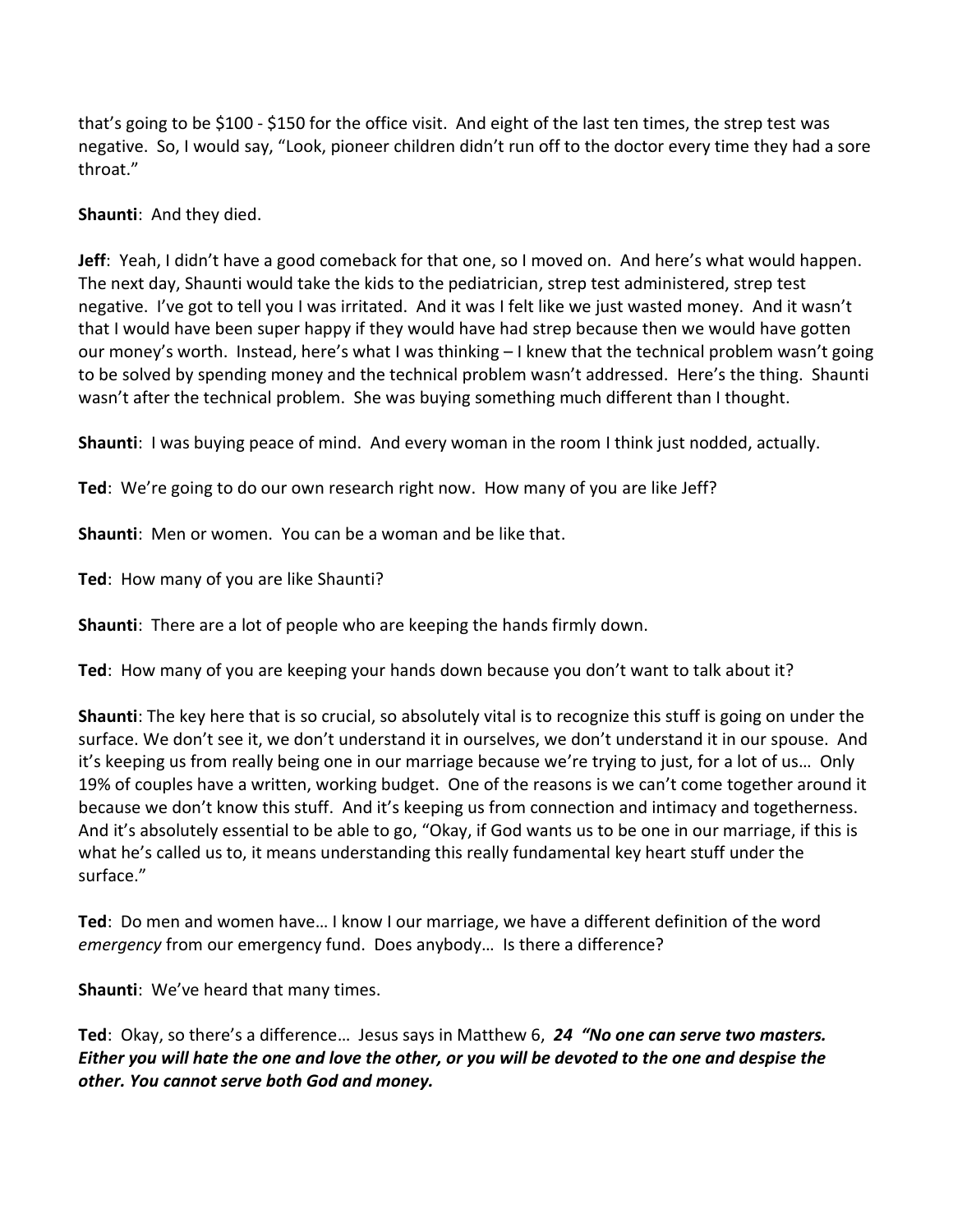I think what I love about your study more than anything is it puts money it's proper place and deals with the more important thing – our relationship with God and our relationship with each other.

**Shaunti**: Yeah. In the study, you are never going to hear us talk about budgeting. Now, because we did it with Thrivent, there are some practical things that they do in the middle after you kind of learn the togetherness conversation, that intimacy piece, which I think is important as well. To be able to operationalize some of that.

**Jeff**: Because what we did find in the research was that having that emergency fund or that margin actually improved the relationship because when there was an emergency, you weren't as thrown by it because you weren't going to have to put it all on credit. You had the margin to address it.

**Shaunti**: Yeah, it was interesting that the stuff that the money management people try to work on of building emergency savings, building margin, that actually is protective of the marriage. It does help increase intimacy.

**Ted**: Well, this has been so valuable today in the conversation. Here's why it's important. We want you to have the conversation with each other in your family, in your marriages, but we also want to be able to have the conversation as a church. Because as we have turned our hearts towards the nations of the earth, we want to be givers and good stewards. We know the giving conversations in families is a very… I hear it all the time. When you have a spender and a saver, you have a giver and one is like, "It doesn't make sense for us to give our tithe right now when we've got this going on."

Next week, we're going to talk about stewardship, we're going to talk about focusing on our relationship with God and money and how we cannot serve both God and money.

I'm going to send Jeff and Shaunti out to the book table. We hope you participate. This is a featured study for us as a church this fall. I want to encourage you to be a part of it here on campus and growth gatherings. But also, some of you may be visiting and you may just be passing through. I would encourage you, as a couple, to go through this. The bundle, the book and two workbooks, is \$25.00. They will be back there at the end of the service here in a moment. I want to encourage you to be a part of it. The team here at the church has put a lot into this. Leaders have already been going through this and preparing for it, so we just encourage you to be a part of that conversation.

Would you help me thank Jeff and Shaunti one more time? I'm going to send you out and say, "Thank you." Please stop by back there or right outside the Gathering Place. They'll be there to meet you and I hope you stop by and say hi.

Father, in the name of Jesus, we thank you for just getting to the heart. We always want to be a church that is not about behavior modification but about the heart. We know you change the heart. If we are among the living, we have hope. So, if this is a difficult subject for some, that this would be an opportunity for them to grow closer to you and to each other.